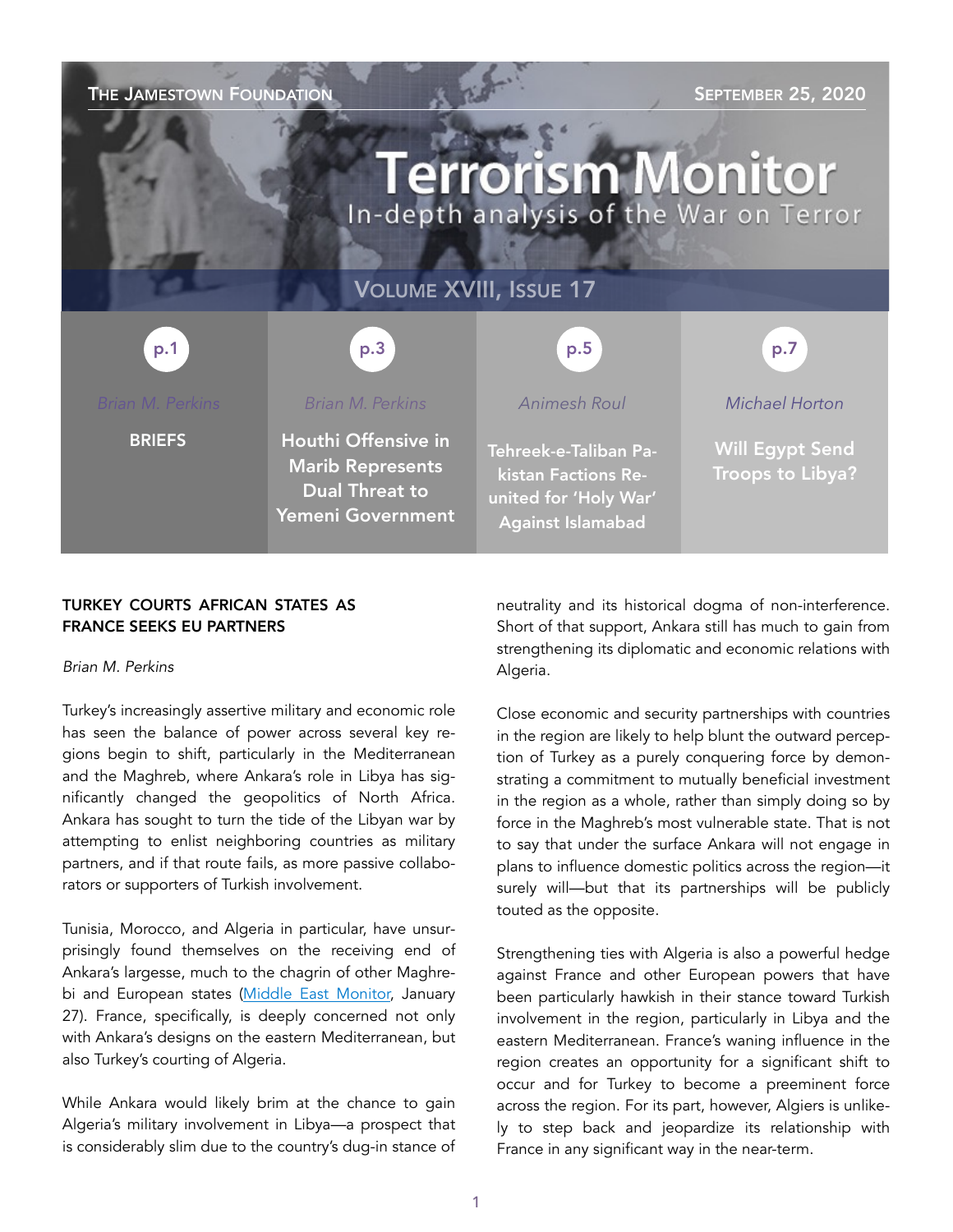While Turkey is jockeying to gain partners in Africa, France has steadily increased its efforts to organize the Mediterranean states, including Egypt, in opposition to Turkey. Most recently, France has stepped up its efforts to swing Italy and Spain in favor of imposing EU sanc-tions on Turkey ([Euro News,](https://www.euronews.com/2020/09/10/southern-eu-leaders-urge-turkey-to-end-unilateral-actions-in-mediterranean-sea-threaten-sa) September 10). If France manages to lobby a unanimous EU vote for sanctions on the country, Ankara will have tough decisions on how to proceed with its power game across Africa.

*Brian M. Perkins is the Editor of Terrorism Monitor* 

## KADHIMI FACES TOUGH ROAD TO EXPEDITED ELECTION

#### *Brian Perkins*

The Trump administration's plans to decrease the number of U.S. troops in Iraq from 5,200 to 3,000 will come at a critical time for the country and for Iraqi Prime Minister Mustafa al-Kadhimi. Kadhimi, who came to power after parliament approved a new government in May, inherited a country in crisis that is torn between the United States and Iran while still fighting the remnants of what appears to be a slightly resurgent Islamic State (IS). As if the task of righting the ship was not daunting enough, Kadhimi announced that the country's next parliamentary elections would take place in June 2021, rather than the originally scheduled May 2022. In this shortened timeframe, Kadhimi will need to carefully position the U.S. troop drawdown in a manner that appeases the Iranian-backed Shia militias, which he simultaneously has in the crosshairs of his precarious crackdown on corruption.

Kadhimi has made little secret of his desire to restructure the government's relationship with the Popular Mobilization Units (PMU) and his disdain for the groups that fall under its umbrella, but answer directly to Iran. This fact was particularly evident in late June when the Iraqi Counter Terrorism Service (CTS) raided the Kata'ib Hezbollah (KH) headquarters in Baghdad ([Al Jazeera](https://www.aljazeera.com/news/2020/06/iraqi-forces-raid-iran-backed-kataib-hezbollah-base-14-arrested-200626044827368.html), June 26). His position toward the United States and Iran, however, has been intentionally ambivalent in public, allowing him to position himself as independent and make his anti-corruption campaign appear free from outside interference or motives.

The withdrawal of U.S. troops will, to a certain extent, help to appease the pro-PMU politicians who had earlier called for the government to expel the United States from the country. If, however, Kadhimi does not successfully wrest some power away from the Iranian-backed PMUs, it would risk creating a political imbalance that could allow for their continued preponderance working up to the snap election. On the other hand, too strong of a move against the PMU will almost certainly spell disaster for his time in office.

Much of Kadhimi's actions thus far—including the anticorruption campaign and election date change—have been in response to key demands from the mass protests that swept the country in late 2019. Gaining the support of the people is critical, but time and time again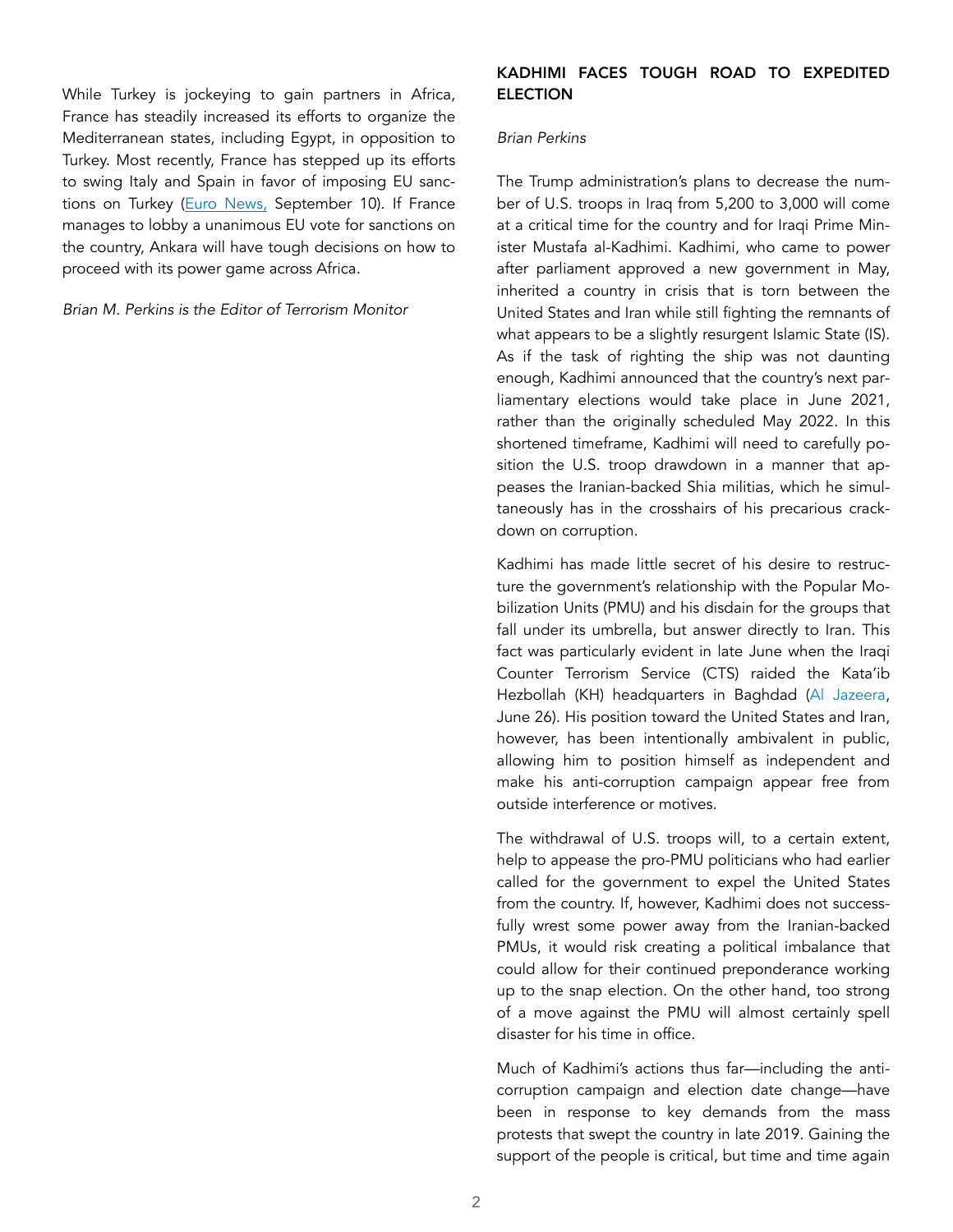it has not proven to be enough in the face of a political field dominated by small, self-interested factions, many of which are directly connected to the PMU. Kadhimi's best hope is likely to maintain his ambivalence to the United States-Iran conflict and tread carefully in who he ensnares with his anti-corruption campaign [\(Arab Week](https://thearabweekly.com/kadhimi-going-after-big-fish-anti-corruption-crackdown)[ly,](https://thearabweekly.com/kadhimi-going-after-big-fish-anti-corruption-crackdown) September 19). Biding his time and avoiding creating the wrong enemies, be it the people or the PMUs, is likely the only way the Iraqi government will see any continuity.

*Brian M. Perkins is the Editor of Terrorism Monitor.* 

# Houthi Offensive in Marib Represents Dual Threat to Yemeni Government

#### *Brian M. Perkins*

The oil-rich governorate of Marib has increasingly become the focal point of the war in Yemen as the Houthis' determination to take control of the strategic governorate has intensified over the past several months. Marib is the last remaining stronghold in the north for Yemen's internationally recognized government and is a key strategic territory not only due to its oil fields, but also because it could set the stage for the Houthis to eventually move into key southern governorates, where fractures between the Southern Transitional Council (STC) and pro-government forces show no signs of abating. A Houthi success in Marib would mark a critical tipping point in the war and a major defeat for the government and Saudi coalition, leaving them essentially hemmed in by the Houthis on one side and the Southern Transitional Council on the other. In such a scenario, the Saudi coalition and the Yemeni government would be left with few options other than negotiating from a position of considerable weakness or dragging the losing fight on for far longer than the coalition likely has the will for.

The Houthis' military offensive in Marib has coincided with other critical developments that have undermined the Yemeni government and Saudi Arabia's ability to control any outcomes in Yemen. Among the most critical developments, which also has serious implications for the battle for Marib, was the Southern Transitional Council's withdrawal from the troubled Riyadh Agreement—the Saudi-sponsored power-sharing deal meant to deescalate fighting between the STC and pro-government forces, most critically forces affiliated with Islah ([Middle East Monitor,](https://www.middleeastmonitor.com/20200827-yemen-southern-separatists-withdraw-from-riyadh-agreement-talks/) August 27).

Beyond air superiority, the Saudi coalition and Yemeni government have few advantages in their fight against the Houthis in Marib. Persistent turmoil and uncertainty has plagued the pro-government ranks, which is largely an incoherent, cobbled together fighting force from different regions and governorates and with disparate political motivations, hindering the government's ability to dictate strategic and operational priorities. Higher levels within the coalition have also experienced continued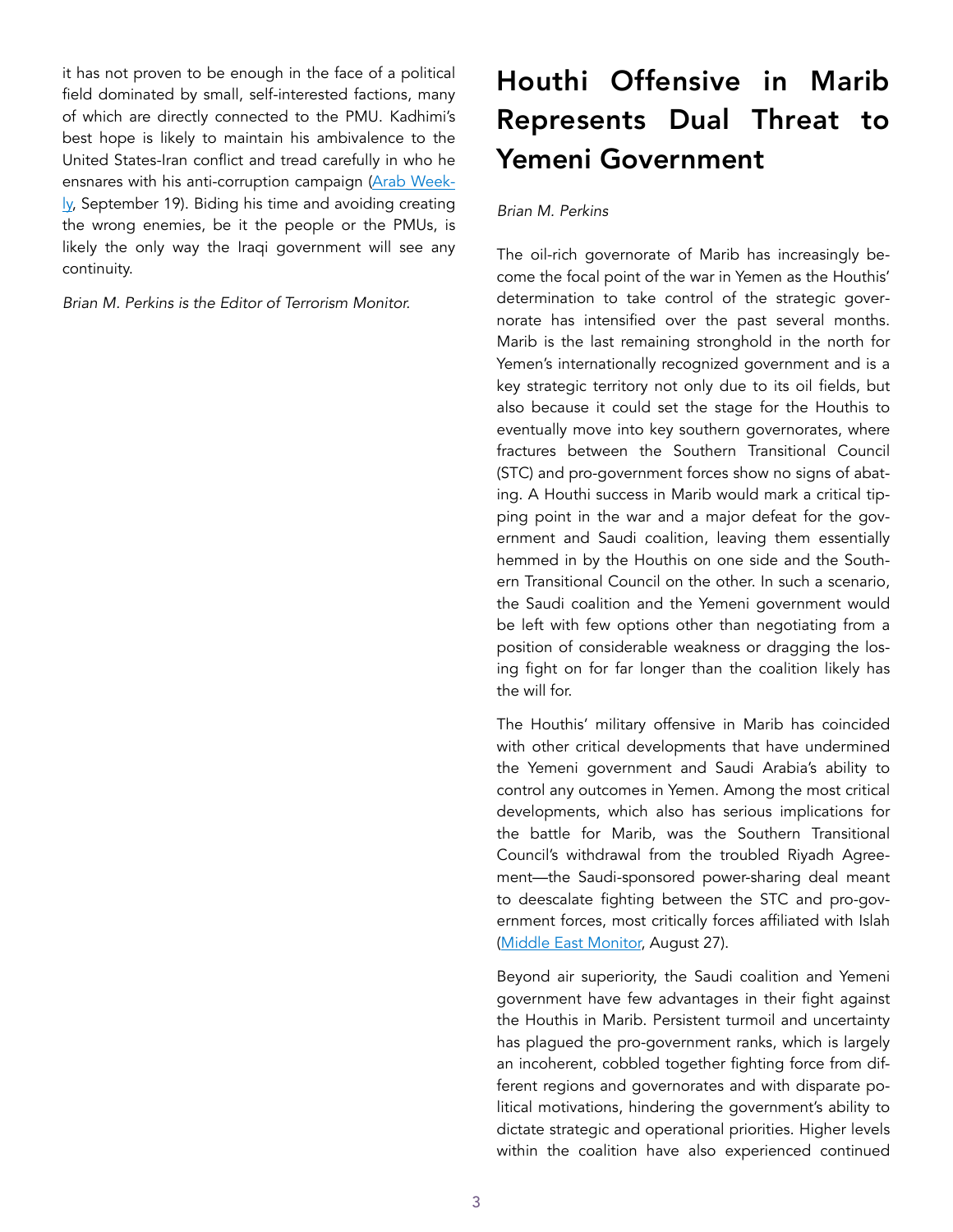tumult, as evidenced by King Salman's sacking of coalition forces commander, Prince Fahd Bin Turki [\(Al](https://www.aljazeera.com/news/2020/09/01/saudi-king-sacks-commander-of-yemen-forces-over-corruption-claims/)  [Jazeera,](https://www.aljazeera.com/news/2020/09/01/saudi-king-sacks-commander-of-yemen-forces-over-corruption-claims/) September 1).

The pro-government coalition's limitations only magnify the fact that the battle for Marib will, in all likelihood, be won or lost not through sheer military force, but through either the Houthi or the government's ability to gain support, or acquiescence, from the governorate's key tribes, particularly the powerful Murad tribe. The Saudi coalition has steadily poured money into the governorate and, early on in the war, the tribes of Marib put up a stiff resistance to the Houthi's incursions. That same resistance, however, is not guaranteed in perpetuity and history has shown that the tribes of Marib have deftly shifted their alliances to ensure their survival or for their own enrichment. The battle for tribal loyalty is already well underway, with the Yemeni government claiming tribal fighters are being integrated into its forces and the Houthis claiming that countless tribesmen have defected and are now fighting the government [\(Twitter.com/](https://twitter.com/hussinalezzi5/status/1302380558966837248?s=20) [hussinalezzi5](https://twitter.com/hussinalezzi5/status/1302380558966837248?s=20), September 5). From this perspective, the duration and intensity of the conflict in Marib will also play a significant role in which direction tribal support swings, with tribal support likely to swing toward the seeming victor in a more drawn-out fight.

Another key challenge beyond the Houthis superior maneuverability and the issue of galvanizing tribal support in Marib is the government's hesitance to redeploy forces from critical, resource-rich southern locations notably Bayhan and Ataq in Shabwa and Sayoun in Hadramawt—for fear the STC will exploit the situation to make gains that would further erode the government's power. In addition to Marib, these southern locations represent the government's primary power bases as well as nearly all of the country's oil production. These areas have intermittently seen fierce fighting between STC forces and the government since August 2019, and the STC considers them essential to their aim of being the preeminent southern authority [\(Al Jazeera,](https://www.aljazeera.com/news/2019/08/23/yemeni-government-forces-take-control-of-ataq-after-clashes/) August 2019).

With the Houthis marching on Marib and the STC withdrawing from the Riyadh agreement, the Yemeni government and Saudi coalition is facing one of its greatest dilemmas since the war began. Preventing the STC from gaining additional ground has left pro-government forces less flexible for more than a year while the government's legitimacy was further eroded. The prospect of losing critical economic assets in southern governorates to STC control will prevent those pro-government forces from being used to shore up the frontlines in Marib.

*Brian M. Perkins is the Editor of Terrorism Monitor.*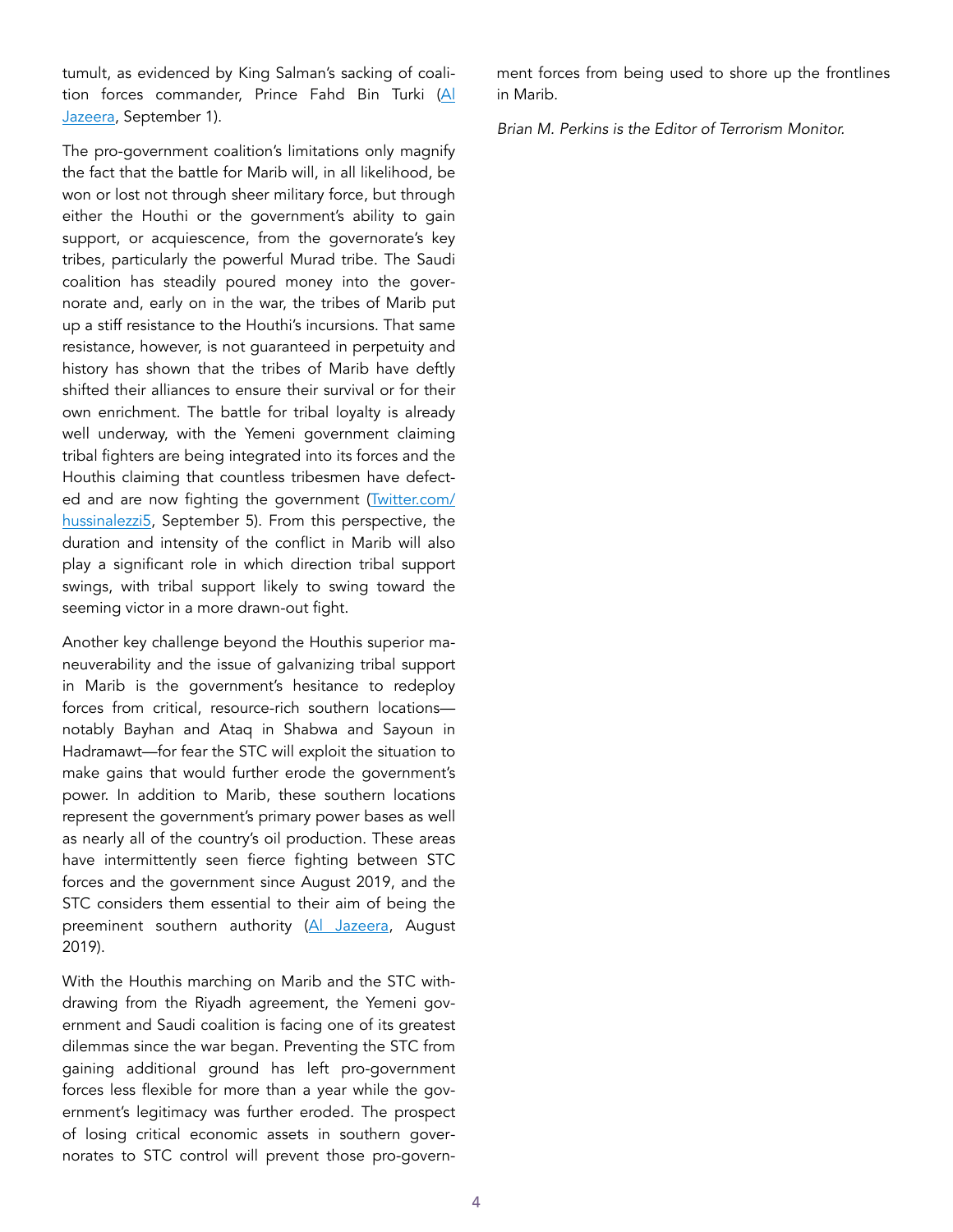# Tehreek-e-Taliban Pakistan Factions Reunited for 'Holy War' Against Islamabad

#### *Animesh Roul*

Since the death of firebrand Taliban leader Mullah Fazlullah in June 2018, Tehreek-e-Taliban Pakistan (TTP) has witnessed a substantial decline in stature and firepower due to a leadership crisis, inherent factionalism, and a sustained military offensive on its strongholds across the Durand Line, the border between Pakistan and Afghanistan. Following nearly two years of internal conflict, the Pakistani Taliban under the leadership of Abu Mansoor Asim Mehsud (a.k.a. Noor Wali Mehsud) has seemingly recovered from those reversals and is back from a near obsolescence.

In a surprise show of force and integration, Taliban factions in Pakistan renewed their pledge of allegiance to the present TTP chief Noor Wali Mehsud on August 17. Two major, violent Taliban factions—Jamaat-ul-Ahrar (JuA) under Omar Khalid Khurasani and Hizb ul-Ahrar (HuA) led by Omar Khurasani—have re-joined the anti-Pakistan jihadist conglomerate. The statement issued by TTP's official media arm Umar Media congratulated the Muslim Ummah and the Taliban commanders for the merger. The announcement communicated that the factions are currently fighting individually, and that the jihad in Pakistan and efforts to establish sharia would be strengthened following the merger. The statement also emphasized the 'Holy War' (jihad) and vowed to continue it until the 'tyrannical system' in Pakistan is eradicated. [1] Both of the Ahrar factions have pledged to join TTP and adhere to the principles of TTP and Islamic sharia law.

The other major pro-Taliban groups that re-joined the TTP bandwagon were Maulvi Khush Muhammed Sindhi, led by Lashkar-e Jhangvi (of the Saifullah Kurd faction), the Amjad Farooqi-led Punjabi Taliban, and the Sayyid Ahmad Shaheed group. A video message issued later by Umar Media showed the oath of allegiance ceremony ([Jihadology,](https://jihadology.net/wp-content/uploads/_pda/2020/08/Te) August 8; [Jihadolgy,](https://www.jihadology.net/2020/08/19/new-video-message-from-the-te) August 19).

Exactly a month before this Taliban amalgamation, the United Nation Security Council (UNSC) blacklisted TTP chief Noor Wali Mehsud, designating him as a global terrorist on July 16, 2020. In September 2019, the United States imposed sanctions on the TTP chief and also designated him as a global terrorist ([Daily Times](https://dailytimes.com.pk/463882/us-designates-ttp-chief-as-global-terrorist/), September 12, 2019).

TTP and its factions are believed to be operating from Afghanistan, in the border provinces of Nangarhar, Kunar, and Khost. These groups often stage anti-Pakistan attacks from their bases across the border. A recent UN report noted this phenomenon, indicating that more than 6,000 Pakistani militants from different groups have a sanctuary in Afghanistan [\(Dawn,](https://www.dawn.com/news/1571172) July 26).

TTP's renewed operational capacity was on display within weeks of the merger, when the group claimed responsibility for multiple attacks in South Waziristan. TTP's spokesman, Mohammad Khurasani, claimed responsibility for a roadside bombing on September 2 that killed at least three soldiers in the South Waziristan area of Khyber Pakhtunkhwa province, near the border with Afghanistan ([Gandhara,](https://gandhara.rferl.org/a/three-soldiers-killed-in-roadside-bombing-in-northwestern-pakistan/30820159.html) September 3). On August 30, three Pakistani soldiers were killed and several others wounded in an ambush by TTP militants in the Ladha area of South Waziristan. TTP exaggerated the death count, claiming that 11 soldiers were killed [\(Express Tri](https://tribune.com.pk/story/2261859/three-soldiers-martyred-in-south-waziristan-operation)[bune](https://tribune.com.pk/story/2261859/three-soldiers-martyred-in-south-waziristan-operation), August 31; [Gandhara,](https://gandhara.rferl.org/a/pakistani-soldiers-killed-in-militant-attack-in-northwest/30812487.html) August 31). Attacks targeting police also took place in Karachi, Sindhand Lower Dir, Khyber Pakhtunkhwa that are suspected to be the handiwork of TTP militants [\(Dawn,](https://www.dawn.com/news/1577264) September 1). TTP reportedly carried out these latest attacks to avenge the death of multiple senior commanders, including Tawakkal Zulqarnain and his associate Hamza Ali, who were killed in South Waziristan on August 24.

JuA moved away from the parent TTP organization due to operational differences with then-chief Mullah Fazlullah in August 2014. The leader of the faction, however, never quit the group and retained the TTP name as a prefix to Jamaat-ul-Ahrar (TTP-JuA). JuA leaders have reiterated several times in the past that the split was nothing but a restructuring of Pakistani Taliban groups ([Terrorism Monitor,](https://jamestown.org/program/pakistans-jamaat-ul-ahrar-a-violent-domestic-threat/) September 16, 2016). HuA too had a similar origin, when the disgruntled commander of JuA moved away from the TTP in November 2017 to form what became the organization's most violent offshoot. Both HuA and JuA have perpetrated numerous deadly assaults targeting armed forces, police, politicians, and minorities in Pakistan. JuA's March 2016 suicide bombing that targeted Christians in the Gulshan-e-Iqbal amusement park in Lahore was one of the deadliest sectarian attacks in Pakistan in a decade ([Express Tribune](https://tribune.com.pk/story/1077130/lahore-bombing-what-is-jamaat-ul-ahrar), April 01, 2016). Similarly, For example, HuA's anti-military offensive named Operation Shamzai, launched in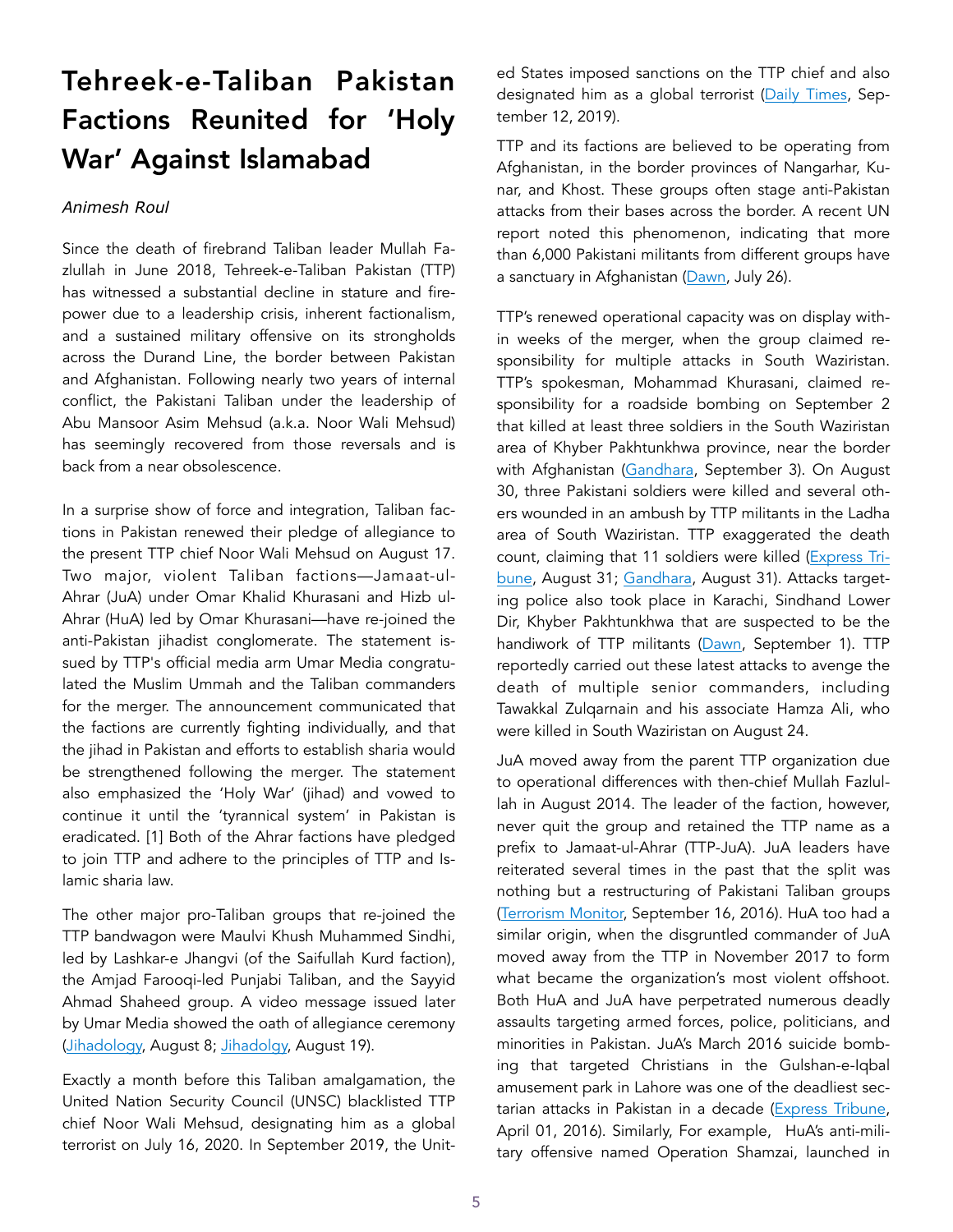February 2019, and Operation bin Qasim, in April 2018, managed to inflict significant damage on the Pakistani army in Sindh, Punjab, and Baluchistan provinces [\(Terror](https://jamestown.org/program/hizb-ul-ahrar-pakistans-cross-border-taliban-problem-remains-critical/)[ism Monitor,](https://jamestown.org/program/hizb-ul-ahrar-pakistans-cross-border-taliban-problem-remains-critical/) December 17, 2019).

Tehreek-e-Taliban Pakistan, which is independent from, but ideologically loyal to, the Afghan Taliban, was formed as an umbrella group in December 2007 under the leadership of Baitullah Mehsud. Since then, the group has witnessed setbacks due to internecine rivalries, ideological differences within the senior leadership, and persistent military offensives. In JuA's October 2014 magazine, Ihyae Khilafat, it clearly noted the objectives for the group: to fight for an Islamic state, full implementation of sharia in Pakistan, and to avenge the deaths of TTP members. [2] Even when factions have parted ways and merged again, these Taliban formations have never drifted away from these core objectives.

Behind the Pakistan Taliban's strategic merger, a tacit role was possibly played by core al-Qaeda or al-Qaeda in Indian Subcontinent (AQIS) senior leadership. The merger was widely reported and praised by the prominent pro-al-Qaeda media group Thabat on social media platforms and Telegram after its announcement (AGC [News](http://www.agcnews.eu/pakistan-nuova-era-per-il-jihad-nel-subcontinente-indiano/), August 19). Even though al-Qaeda leaders present in the region have for decades often carried out a mediator role between the warring militant groups, it is unclear clear which leaders were involved in the Taliban reunion and how they brought the factions back together. Regardless of how TTP reconsolidated, the formal return of two powerful Taliban commanders to the TTP's fold can be seen as a game-changer for the organization in Pakistan, as it strengthens the withered group both in terms of manpower and military capability.

*Animesh Roul is the executive director of the New Delhibased policy research group [Society for the Study of](http://www.sspconline.org/)  [Peace and Conflict](http://www.sspconline.org/). He specializes in counterterrorism, radical Islam, terror financing, and armed conflict and violence in South Asia. Mr. Roul has written extensively on these subject areas, being published in edited books, journals, and policy magazines.* 

#### **Note**

[1] "Declaration of Tehereek e Taliban Pakistan regarding the Merger of Jamaat ul Ahrar and Hizb-ul Ahrar with Tehreek e Taliban" Jihadology, August 17, 2020, https:// jihadology.net/wp-content/uploads/\_pda/2020/08/ Muḥammad-al-Khurāsānī-22Congratulating-the-MuslimNation-In-General-and-the-Mujāhidīn-In-Particular-Onthe-Merger-of-the-Two-Main-Groups-of-Jihād-in-Pakistan22.pdf

[2] "Ihyae Khilafat: Vice of Tehreek e Taliban Pakistan", No.1, October 2014. See, MEMRI Special Announcements No. 338, https://www.memri.org/reports/jttm-reports-about-tehreek-e-taliban-pakistans-ttp-english-language-ihya-e-khilafat-magazine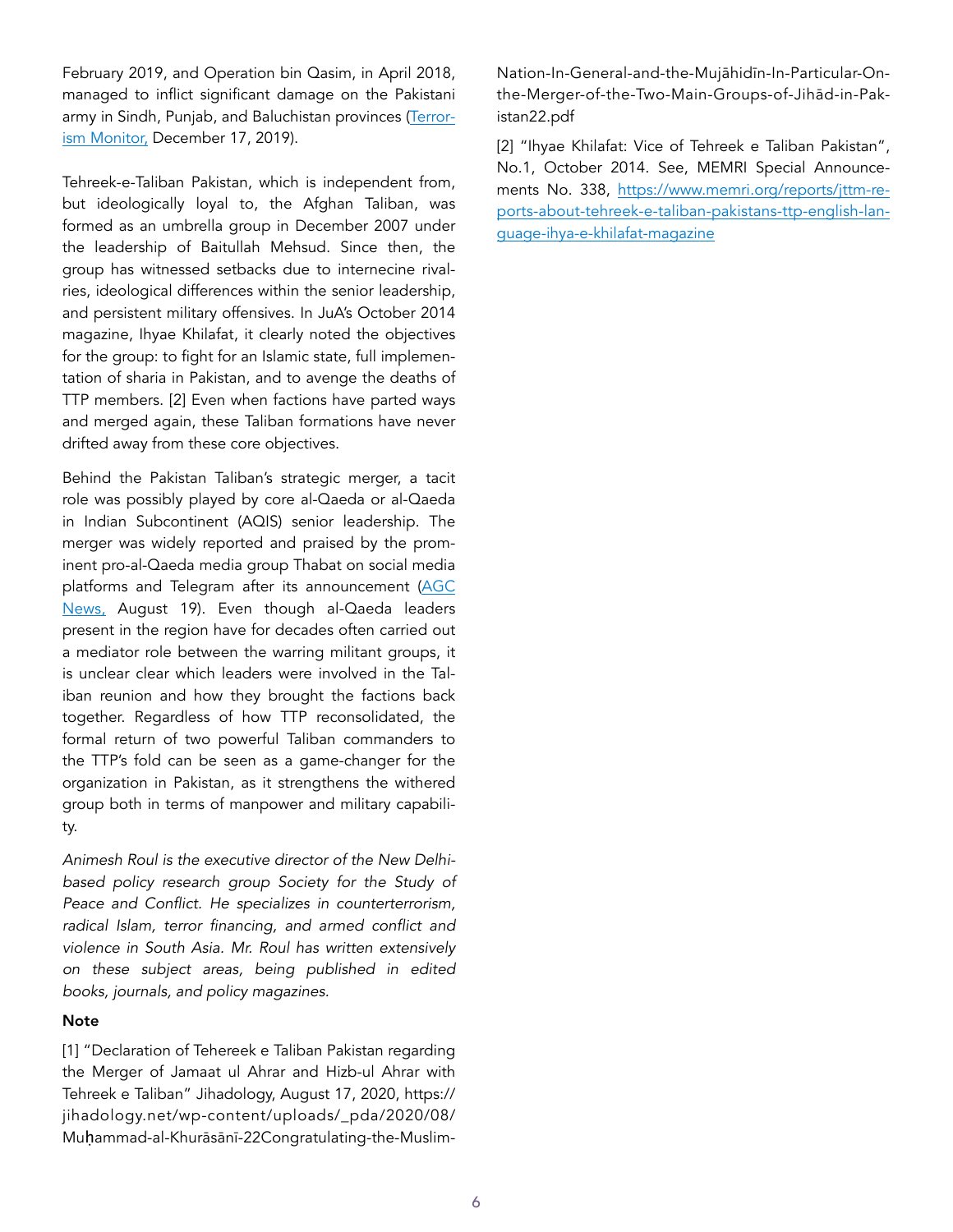## Will Egypt Send Troops to Libya?

#### *Michael Horton*

On July 20, the Egyptian Parliament authorized the deployment of Egyptian armed forces outside of the country. The bill made no mention of Libya [\(Arab News,](https://www.arabnews.com/node/1707321/middle-east) July 21). Nonetheless, the authorization serves as a proverbial shot across the bow for Turkey and Qatar, which support Libya's Tripoli-based and UN-recognized Government of National Accord (GNA).

The authorization followed the failure of the Libyan National Army (LNA), based in the east of the country, to take GNA-held Tripoli. The LNA is led by Field Marshal Khalifa Haftar and backed by Egypt, the United Arab Emirates (UAE), Saudi Arabia, and Russia. Yet, despite this support, the LNA's fourteen-month offensive on Tripoli failed. In June, GNA forces launched a counteroffensive that pushed LNA forces eastward.

Egyptian President Abdel Fattah el-Sisi declared in a televised address in June that Egypt would respond if GNA forces crossed a "red line" extending from Sirte to the inland area of Jufra [\(Egypt Independent](https://egyptindependent.com/egyptian-military-intervention-in-libya-now-has-international-legitimacy-sisi/), June 21). Sisi declared Egypt had a right to secure its border with Libya and defend Libya and Egypt against "foreign schemes." While Sisi did not mention Turkey or Qatar, it was clear that these two countries were his primary concern.

Parliamentary approval for the deployment of Egyptian troops and Sisi's rhetoric suggest military action might be imminent. This is unlikely, at least for now. It is more likely that Sisi's rhetoric is saber rattling designed to appeal to his domestic and foreign audiences, namely the UAE and Saudi Arabia. As a career army officer and former director for military intelligence, General Sisi, and his circle of advisers, are aware of the grave risks posed by a large-scale deployment to Libya. Both Egypt's ongoing war in Sinai and the experience of its intervention in Yemen in the 1960s will check enthusiasm for a war in Libya.

### Sinai and Yemen: Lessons Learned

The Egyptian military and security services have been fighting al-Qaeda and Islamic State (IS)-linked groups in the Sinai Peninsula for ten years. Despite deploying more than 40,000 mainline troops from the Egyptian Army and thousands of police and security forces to Sinai, the Egyptians struggle to combat a small number of terrorists and insurgents. [1] The most prominent terrorist group in the Sinai, Wilayat Sinai, an affiliate of IS, has fewer than 1,000 active operatives. Yet, attacks by the group persist ([al-Monitor,](https://www.al-monitor.com/pulse/originals/2020/05/egypt-army-sinai-terrorist-attacks-ramadan.html) May 7).

The early years of the insurgency in Sinai (2011-2015) were particularly painful for the Egyptian Army. The army was designed and equipped to fight a land war with Israel. It was not prepared to engage in counterinsurgency and counter-terrorist operations. This role was filled by Egypt's Central Security Forces (CSF) commanded by the Ministry of Interior. However, due to the CSF's inability to manage the threats in Sinai, the Egyptian Army assumed the leading role in combatting insurgents and terrorists in Sinai.

The fighting in Sinai made the inadequacies of the Egyptian Army clear. Despite air support, overhead surveillance, vast numerical and military superiority, the Egyptian Army failed to secure a small number of roads, towns, and bases. The army's lack of nimbleness has hampered its ability to respond to rapidly evolving threats. As has long been the case, command and control in the Egyptian Army is subject to bottlenecks at the top. Field grade officers and even general officers rarely act without approval from senior officials in Cairo. The officer heavy nature of the army also means motivated and empowered non-commissioned officers are rare. Additionally, the army relies on large numbers of poorly trained and often illiterate conscripts who leave the service as soon as they are able.

Few of these problems have been adequately addressed. The army remains a top-heavy force geared for fighting large scale land battles. Even in that role, the Egyptian Army would underperform due to a persistent lack of realistic training.

The Egyptian Army's performance in Sinai and the institutional memory of Egypt's involvement in North Yemen's civil war (1962-67) contributed to President Sisi's decision not to participate in the ground war in Yemen's current civil war. While Sisi and his government vocally supported Saudi Arabia and the UAE's armed intervention in Yemen, they never sent troops.

The Egyptian experience in what was then North Yemen's civil war—known as Egypt's Vietnam— continues to inform Egyptian policy. Instructors and professors at the Egyptian Military Academy (Sisi's alma mater) and the Command and Staff College examine lessons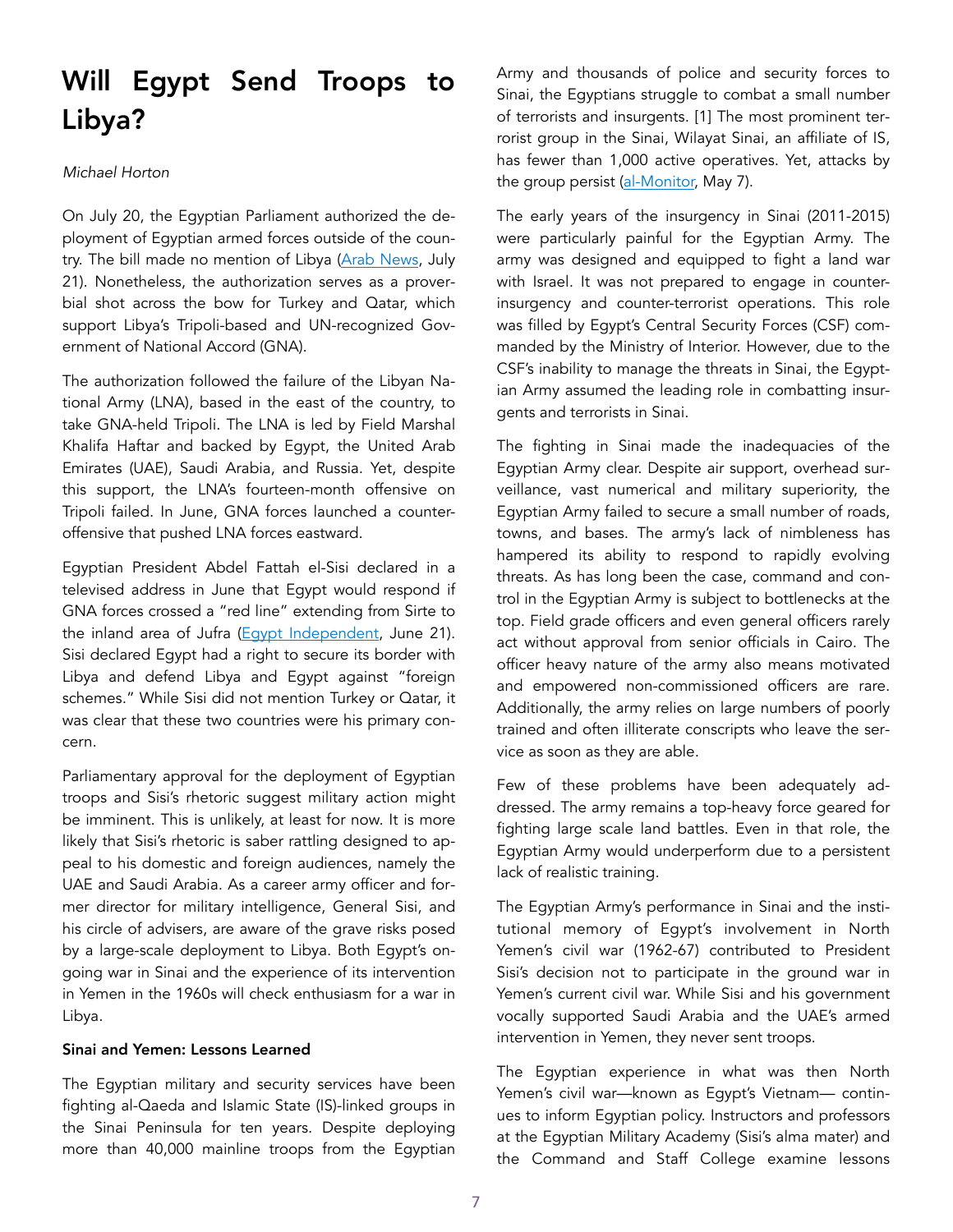learned from Egypt's costly war in Yemen. Despite deploying 70,000 soldiers, the war ended in a stalemate that cost the lives of at least 20,000 Egyptian servicemen. Involvement in Yemen also contributed to Egypt's defeat by Israel in the 1967 Six Day War.

#### High Risk, Low Reward

If Egypt were to deploy a large force to Libya, it would face many of the same challenges it now confronts in Sinai along with the problems associated with intervening in a complex civil war. The war in Libya mirrors the current war in Yemen. Like Yemen, Libya is riven with divisions and armed militias supported by foreign powers abound. Navigating these kinds of internecine wars is difficult. Winning in such a war, no matter how narrowly defined, is rare.

The blowback from deeper Egyptian involvement in Libya might be more significant than the results of its 1960s-era intervention in North Yemen. The war in Yemen was 1,200 miles away. Those who opposed Egypt in Yemen were not able to take their fight to Egypt. By contrast, Libya shares a largely unguarded 693-mile border with Egypt. Illicit networks, the stretches of which reach from Libya to Syria, make abundant use of the deserts and mountains that the border passes through to smuggle weapons and other contraband.

Weapons traced to Libya routinely turn up in Sinai, Upper Egypt, and much further afield. [2] Libya-based militias fighting against the Egyptian-backed LNA can—and likely will—tap into and use these illicit networks to carry out attacks in Egypt. Many of these illicit networks are linked with Sinai-based insurgent groups. Egypt could see an intensification of its ongoing war in Sinai as a result of covert support from Libya-based militias and their foreign backers. In the face of overt large-scale Egyptian actions in Libya, it is unlikely that the war will remain within Libya's borders.

Even more significantly, the Egyptian Army is unprepared for the kind of war it will need to fight in Libya. The army has failed to defeat a few hundred insurgents in Sinai where it is fighting on home ground from welldefended and easily supplied bases. In Libya, Egypt's military will need to engage multiple militias with shifting loyalties while defending hundreds of miles of vulnerable supply lines. Egypt and Libya fought what is referred to as the "Four Day War" in July 1977. The skirmish ended in a truce but the Egyptians struggled to supply the armored columns they deployed to their desolate border with Libya.

Underperformance in Libya and what could be visible defeats will erode the domestic and international views of Egypt's military competence. Saudi Arabia's intervention in Yemen has demonstrated the inadequacies of its armed forces. Iran, Saudi Arabia's regional foe, has learned a great deal about Saudi vulnerabilities. In the case of Egypt, where the army plays a more significant role in national narratives, widespread perceptions of the army as incapable or weak will be even more damaging.

#### Outlook: Limited, Covert, and Tribal

Rather than pursue a high-risk deployment, Sisi and his government will most likely continue to fight a largely covert war in Libya. Egypt is providing arms and training to tribal militias that support the LNA. This is in addition to the air support and Special Forces troops that Egypt already uses alongside the UAE and Russia to support core LNA forces.

In July, Sisi and members of his government hosted members of Libya's Supreme Tribal Council in Cairo. The meetings are part of Egypt's attempt to strengthen its relationship with those influential and powerful tribes fighting alongside General Haftar's LNA. At the same time, Egypt wants to distance itself from Haftar who it views as erratic and unreliable. Tribal elders at the meeting said they supported Egyptian deployments to Libya as the only way to end the civil war [\(Middle East Moni](https://www.middleeastmonitor.com/20200716-libya-pro-haftar-tribal-leaders-to-meet-with-egypts-sisi-in-cairo/)[tor,](https://www.middleeastmonitor.com/20200716-libya-pro-haftar-tribal-leaders-to-meet-with-egypts-sisi-in-cairo/) July 16). If Egypt deploys large numbers of troops to Libya, it would tip the scale in the LNA's favor, but it would not end the war. Instead, Egypt would find itself mired in a war that it cannot afford while fighting alongside unreliable allies.

President Sisi has proved himself adept at maintaining the critical financial aid provided by Saudi Arabia and the UAE in exchange for low-risk Egyptian military support in Libya and Yemen. In Yemen, Egypt provided some naval and air support, but little more than that [\(al-](http://english.ahram.org.eg/NewsContent/1/64/126145/Egypt/Politics-/Four-Egyptian-warships-en-route-to-Gulf-of-Aden.aspx)[Ahram,](http://english.ahram.org.eg/NewsContent/1/64/126145/Egypt/Politics-/Four-Egyptian-warships-en-route-to-Gulf-of-Aden.aspx) March 26, 2015). Egypt's involvement in Libya is more extensive but will remain limited due to Sisi and the military's understanding of the risks associated with a large-scale deployment. Such a deployment would do little to achieve Egypt's stated aims in Libya. Instead, Egyptian troops in Libya could further compromise border security and may strengthen support for the UNbacked GNA. While many Libyans might welcome Egyptian soldiers, a significant number would see them as invaders.